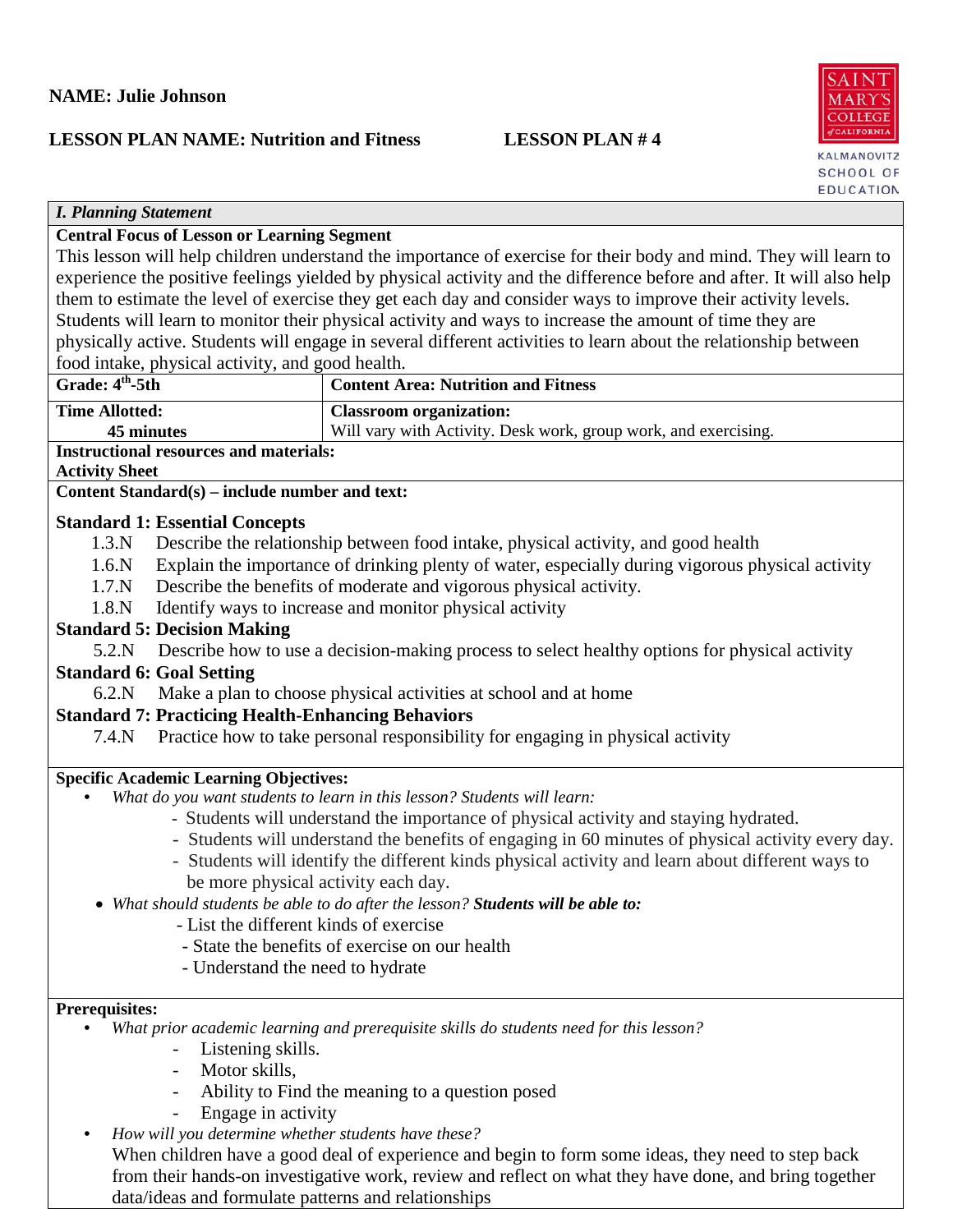• *How will you connect to students' assets, including everyday experiences, cultural and language backgrounds and practices, and interests?* 

Developing an in-depth understanding of each learner can be accomplished by developing student learning profiles. Work to make each lesson meaningful to all students. Adopt a student-centered approach to instruction increase opportunities for student engagement, which then helps everyone more successfully achieve the course's learning objectives

# **(If Applicable) Key ELD Standard(s):**

# **Academic Language:**

# **Academic language demands:**

• *What academic language is used in the lesson? (language functions, vocabulary/symbols, syntax and discourse)* Listening along with student being able to evaluate, describe, and identify the information they will be learning. Another key language demand will be speaking out loud to a partner, table group, or entire class. Students will define vocabulary words and connect to the instructions. Students will need to describe what nutrition is and how they can make good nutritional choices. Vocabulary to be used: Exercise, Fitness, Flexibility, Endurance, Aerobic and Anaerobic exercise,

Strength, balance, activity, muscular endurance

# **Academic language supports:**

- *Identify the specific strategies/tasks/language supports used before and during the lesson to help all students meet the language demands.* 
	- Provide a brief overview of the content material being presented
	- Make available scaffolding and extension options to build on previous learning
	- Provide students with the definitions and model sentences for all vocabulary words
	- Stop and summarize Identify important concepts
	- Maintain eye contact to engage in active listening

# **Accommodations (to ensure all students have access to the curriculum):**

*• Describe your instructional strategies and planned supports for:*

 *• individual and/or groups of students who are learning English*

- -Direct/indirect modeling of English language structures and conventions with corrective feedback -Decoding simple reading passages
- - -Daily language lessons in writing, spelling, and grammar that are connected to the related readings of the content curriculum, not taught as isolated and unrelated skills

-Giving students an amount of "wait time" to interpret information or to process questions related to content is encouraged before demanding a response.

*• individual and/or groups of students who have special needs*

- -Extended time to complete assessments will be provided for those students who need that time, or who are guaranteed that time according to I.E.P.s or 504 plans.
- -Summarizing, paraphrasing, and notes will be provided for those students who struggle with reading comprehension and written expression, or those who are guaranteed those accommodations according to I.E.P.s or 504 plans.
- -Proficiency of a specific skill/concept will be appropriate alternative assessments for those students whose multiple intelligences have large weaknesses in reading comprehension and written expression
- -Use *negotiating of meaning* to provide ways to express needs, ideas, thoughts, and intentions

#### **Assessment:**

• *Describe your planned formal and informal assessments.*

*-* On Going INFORMAL ASSESSENT will take place with the list of questions teacher asks while activity is going on. There will be no formal assessment given for this lesson.

• *How will your assessment(s) provide evidence of student learning?* Assessment of learning is evaluated by the level of engagement and participation in discussion. On Going INFORMAL ASSESSENT will take place with the list of questions teacher asks while activity is going on. There will be no formal assessment given for this lesson.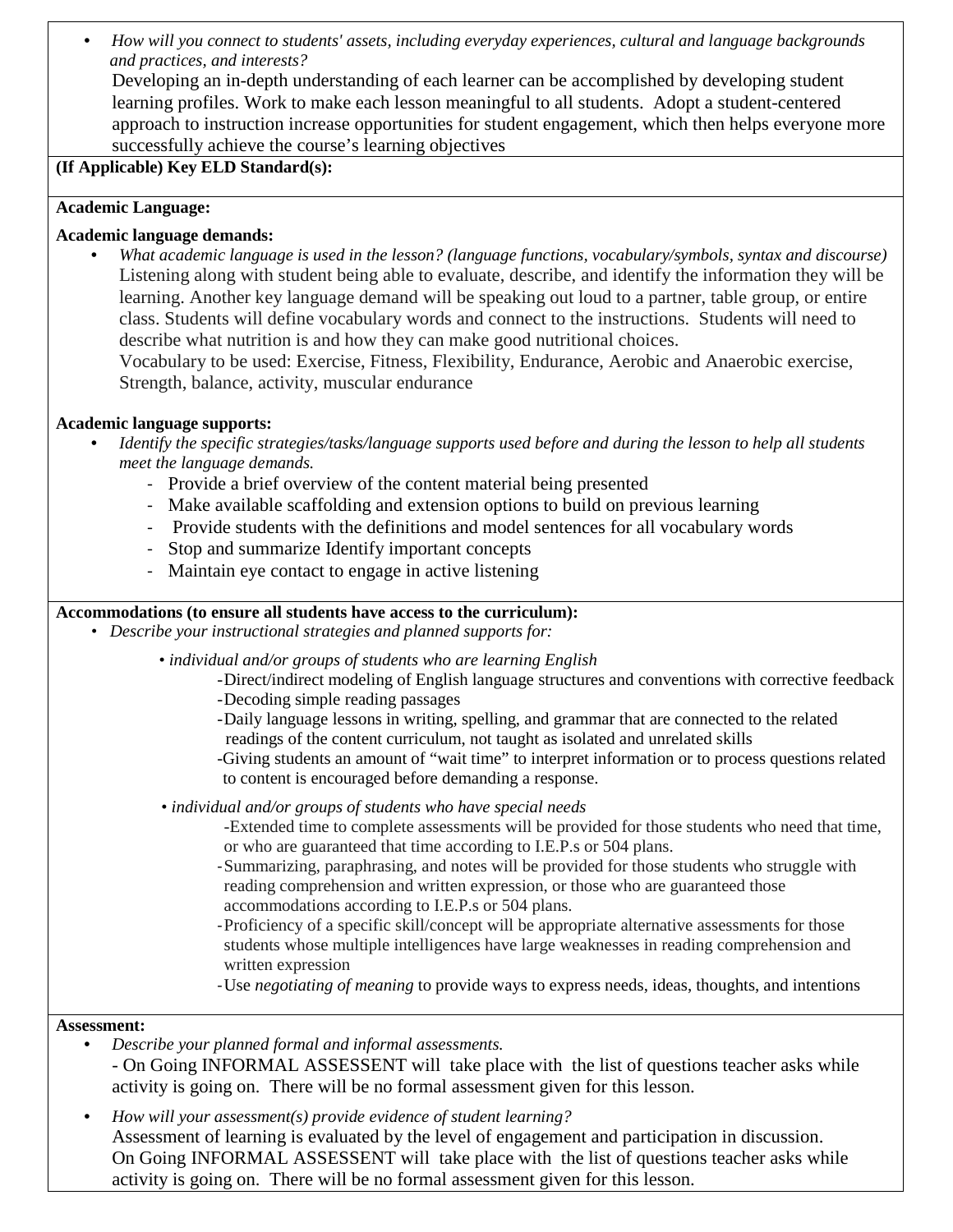|             | Describe any adaptations of your assessments for:<br>• individual and/or groups of students who are learning English?                                                                                    |
|-------------|----------------------------------------------------------------------------------------------------------------------------------------------------------------------------------------------------------|
|             | -Giving students an amount of "wait time" to interpret information or to process questions related                                                                                                       |
|             | to content is encouraged before demanding a response.<br>• individual and/or groups of students who have special needs?                                                                                  |
|             | -Extended time to complete assessments will be provided for those students who need that time,                                                                                                           |
|             | or who are guaranteed that time per I.E.P.s or 504 plans.                                                                                                                                                |
|             | <b>II. Instructional Sequence</b>                                                                                                                                                                        |
| <b>Time</b> | Set or introduction:                                                                                                                                                                                     |
|             | How will you begin the lesson? How will you present a problem or question, engage and motivate learners,                                                                                                 |
|             | connect to prior experience, activate prior knowledge and/or share learning outcomes?<br>Talk about exercise - Physical activity will improve their body, build their strength, and ultimately           |
| 10<br>min   | stimulates energy levels and attention thanks to increased blood flow and circulation. Exercise will                                                                                                     |
|             | help oxygen and essential nutrients travel around your body to your tissues, which allows you to feel                                                                                                    |
|             | better and do more throughout the day.                                                                                                                                                                   |
|             | Ask students what they think about when they hear the EXERCISElet students answer. Agree with<br>their thoughts but extend this further by letting them know that exercise is any activity that requires |
|             | some sort of physical effort of your body. Exercise is very important for your health and should be                                                                                                      |
|             | done daily!                                                                                                                                                                                              |
|             | Ask students again                                                                                                                                                                                       |
|             | What are some good reasons why exercise is important? Let students answer.                                                                                                                               |
|             | Exercise is good for your heart                                                                                                                                                                          |
|             | Exercise can make you happy                                                                                                                                                                              |
|             | Exercise helps you stay fit, keeps our bodies strong<br>Exercise gives you the energy you need to perform well in all activities                                                                         |
|             | Exercise strengthens our endurance- our ability to move about longer                                                                                                                                     |
|             | <b>Developing Content/Body of Lesson:</b>                                                                                                                                                                |
|             | What learning tasks and instructional strategies will you use in the main part of the lesson? How will the lesson<br>unfold? What if students finish early or are not finished?                          |
|             | <b>Activity: Thinking Through Exercise Habits</b>                                                                                                                                                        |
| 15          | While your children are sitting quietly, tell them you are going to carry out a class experiment on                                                                                                      |
| min         | exercise. Divide your whiteboard or flip chart into two columns- one titled "Before" and the other titled                                                                                                |
|             | "After". Now ask children for words to describe how they feel while they're sitting in their seats. Tell                                                                                                 |
|             | them to focus on the mood they're currently in, how much energy they have, and how their body feels.<br>You're likely to get responses such as bored, comfortable, calm, tired or anxious. Write down    |
|             | everything they say in the "Before" column.                                                                                                                                                              |
|             | Do the same after having them exercise for 5 minutes, doing activities such as push-ups, jumping jacks,                                                                                                  |
|             | sit-ups, and jogging in place. Ask students to return to their seats. Now have them tell how they are                                                                                                    |
|             | feeling after exercising. Write those words in the "after" column. You might get words such as<br>energetic, happy, excited, and alert for the "After" column. This can help you promote the health      |
|             | benefits of exercise to children.                                                                                                                                                                        |
|             | They may say things like alert, awake, happy, full of energy, excited.                                                                                                                                   |
|             | Talk about the activity. Give the youth information on the positive health benefits of exercise:                                                                                                         |
|             | It helps your body maintain overall good health.                                                                                                                                                         |
|             | It helps build and maintain healthy bones and muscle.                                                                                                                                                    |
|             | It increases flexibility.<br>It feels good, if done right.                                                                                                                                               |
|             |                                                                                                                                                                                                          |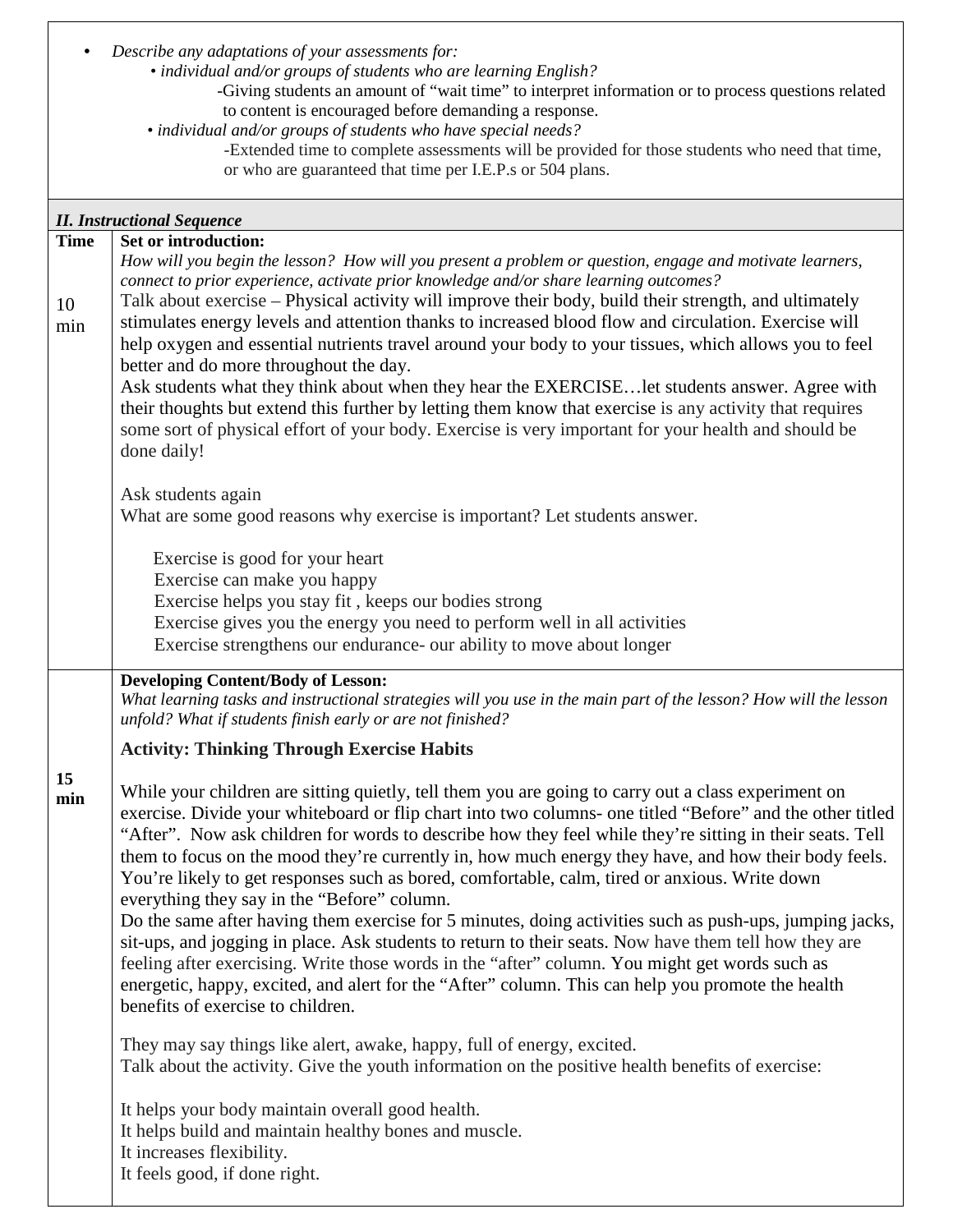| 15<br>Min | <b>Discussion</b><br>Ask your students questions like how much time do you exercise each day? How could you get more<br>exercise? Children should get at least an hour of exercise each day, but see what your class suggest<br>before telling them this.<br>You can then ask these questions to encourage them to consider their own habits:<br>How often do you exercise at school? Have them consider things like physical games at recess and in<br>their PE class.<br>Divide class into 6 groups of 6 students. Hand each group a piece of paper with three columns on it.<br>One side will be headed EXERCISE at school. One will be EXERCSE at home. One will be Exercise<br>on the weekends. Have them all contribute by sharing how much time they exercise at school. For the<br>at school times- what ever they come up ask them to write it down. Make suggestions. Examples of<br>playground exercise<br>1. running away from the kid who's "it" (endurance)<br>2. cross the monkey bars (strength)<br>3. bend down to tie their shoes (flexibility)<br>Ask each group to give you the total time their group members spend exercising at school. Write the<br>times they give on the whiteboard and add it up. |
|-----------|------------------------------------------------------------------------------------------------------------------------------------------------------------------------------------------------------------------------------------------------------------------------------------------------------------------------------------------------------------------------------------------------------------------------------------------------------------------------------------------------------------------------------------------------------------------------------------------------------------------------------------------------------------------------------------------------------------------------------------------------------------------------------------------------------------------------------------------------------------------------------------------------------------------------------------------------------------------------------------------------------------------------------------------------------------------------------------------------------------------------------------------------------------------------------------------------------------------------------|
|           | Now ask them to draw a line and talk about how much time each of them spends on exercise after<br>school? Have each student, enter in the column how much time they spend doing exercise after school.<br>Children might mention things like sports and activity clubs. If they say they don't do any physical<br>activity after school, ask what activities they do instead. Ask the group to add these hours up for a total.<br>Ask each table group their total minutes spent doing exercise after school.                                                                                                                                                                                                                                                                                                                                                                                                                                                                                                                                                                                                                                                                                                                |
|           | Now have students make a third column for weekends. How much do you exercise during the<br>weekend? Have the students make a list including things like playing with friends, dance classes,<br>soccer, and other activities. This could include anything that involves moving the body, from walking<br>the dog to riding their bikes. Again ask student groups to record the number of minutes they spend,<br>then add the groups hours and share their total.                                                                                                                                                                                                                                                                                                                                                                                                                                                                                                                                                                                                                                                                                                                                                             |
|           | Add all those minutes up- and divide by the number of students in the class. Then divide that number<br>by 7. This should give an average number of minutes students spend exercising each day.                                                                                                                                                                                                                                                                                                                                                                                                                                                                                                                                                                                                                                                                                                                                                                                                                                                                                                                                                                                                                              |
|           | I Remind students that it is recommended they get 60 minutes of physical activity every day. In<br>looking over your groups list- do each of you get at least 60 minutes of exercise everyday<br>If the total number is less than 60 minutes of exercise a day-Suggest things like turning off electronics<br>in the evening and going on walks with their family or playing with their friends outside.                                                                                                                                                                                                                                                                                                                                                                                                                                                                                                                                                                                                                                                                                                                                                                                                                     |
|           | After this, hand out a exercise log and ask the students to write down what times throughout the week<br>they're able to exercise to encourage them to schedule exercise for at least an hour each day.                                                                                                                                                                                                                                                                                                                                                                                                                                                                                                                                                                                                                                                                                                                                                                                                                                                                                                                                                                                                                      |
| 5<br>mins | <b>Closure:</b><br>How will learners summarize or reflect on what they learned (for example, share work, share a strategy, share a<br>process, discuss what they learned, raise a new question)?                                                                                                                                                                                                                                                                                                                                                                                                                                                                                                                                                                                                                                                                                                                                                                                                                                                                                                                                                                                                                             |
|           | Encourage young people to try lots of different activities and exercises at least one time, even if they<br>don't think they will be very good at them.<br>Exercise can be a lot of fun, like playing on the playground! Playing soccer in the park, or walking<br>your dog. You can get exercise through a lot of fun activities, like playing soccer in the backyard,<br>skateboarding with friends, or even dancing to your favorite song! Exercise can be broken down into<br>three main types:                                                                                                                                                                                                                                                                                                                                                                                                                                                                                                                                                                                                                                                                                                                          |
|           | Remind them that you don't have to think you're good at something to enjoy and to benefit from it. If<br>they stay open to new possibilities, they may be surprised by what they discover.                                                                                                                                                                                                                                                                                                                                                                                                                                                                                                                                                                                                                                                                                                                                                                                                                                                                                                                                                                                                                                   |

 $\Gamma$